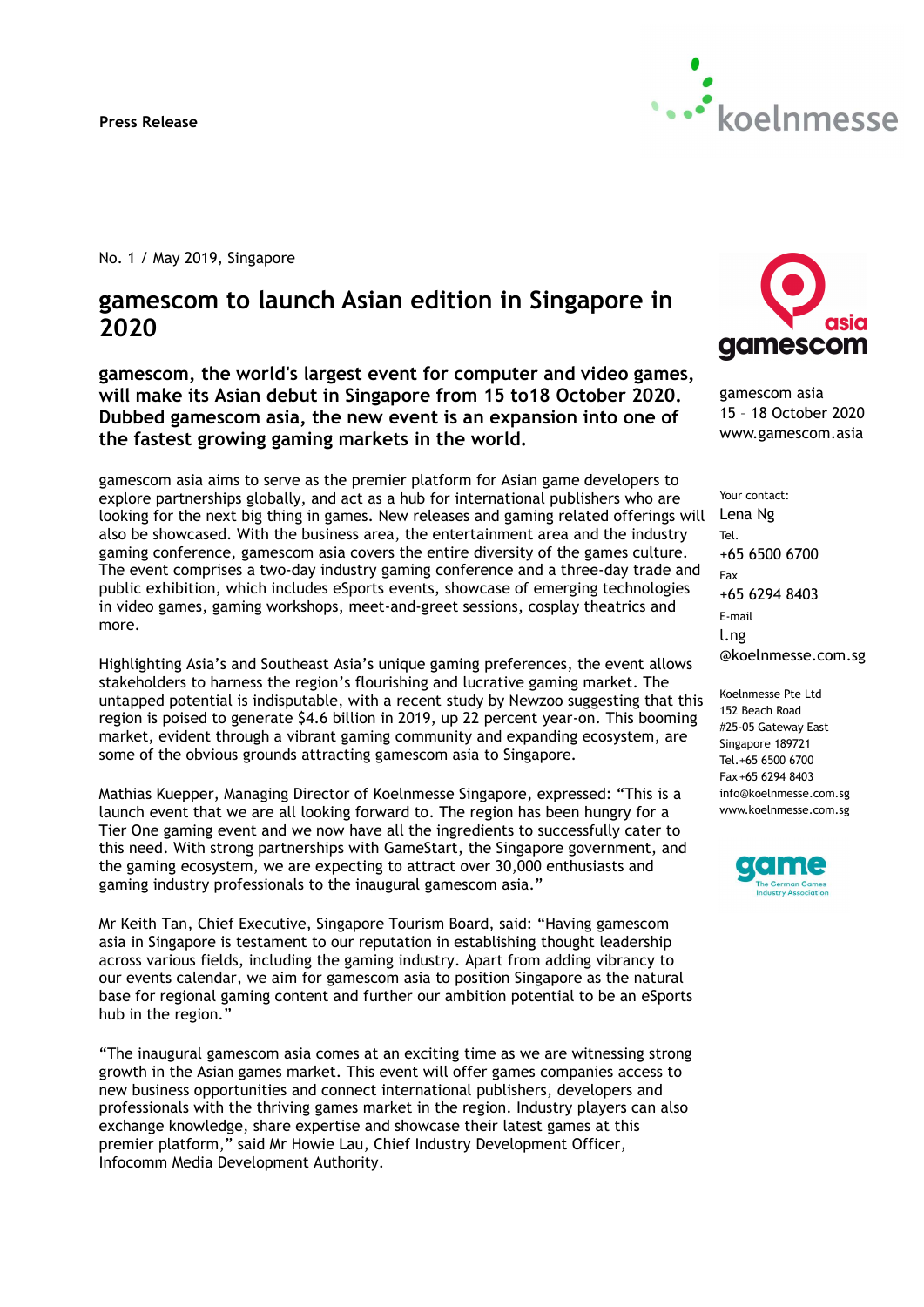

"We are happy to announce the partnership between GameStart and gamescom.  $2/3$ GameStart will now be handing over the reigns to gamescom asia, and look forward to working closely with Koelnmesse Singapore to build on the current gaming community that GameStart has established over the years. We are extremely excited for what is to come and will be gearing up in full force as consultants for the event, bringing to the community and industry a bigger and more vibrant convention," said Elicia Lee, Founder of GameStart and gaming marketing firm Eliphant.

"gamescom is a brand with a worldwide reputation that stands for both games as the largest entertainment medium of our time and for outstanding business opportunities. With gamescom asia, we are creating a new event in 2020 for the local games industry and gamers in one of the fastest growing regions of the world. We are happy and excited about the first Asian edition in Singapore next year and thankful for our partners," added Felix Falk, Managing Director of game.

gamescom is an annual event held in Cologne, Germany since 2009 organized by Koelnmesse and game - the German Games Industry Association. Over a period of 10 years, it has grown to be the largest international games festival and Europe's leading business platform for the games industry. gamescom asia will harness and benefit from the global gaming network that gamescom has now established.

gamescom asia will be held from 15 – 18 October 2020. For more information on the event, visit www.gamescom.asia.

#### About gamescom asia

gamescom asia will be the inaugural Asian edition of gamescom. Over 30,000 visitors regionally will be expected to gather in Singapore. With the business area, the entertainment area and the industry gaming conference, gamescom asia covers the entire diversity of the games culture. In 2020, gamescom asia will open its doors to conference delegates on Thursday 15 October, to all interested trade visitors on Friday, 16 October 2020 and to the public visitors on Saturday and Sunday, 17-18 of October 2020. gamescom asia is organised by Koelnmesse Singapore and supported by game - the German Games Industry Association.

### About gamescom

gamescom is the world's largest event for computer and video games and Europe's largest business platform for the games industry. Hundreds of thousands of visitors from hundreds of countries celebrate the latest games live at the event in Cologne. They are joined by millions of fans across the globe on digital channels. With the business area, the entertainment area, the developer conference devcom, the gamescom congress and the gamescom city festival, gamescom covers games culture in all its diversity. In 2019, gamescom opens its doors to trade visitors on Tuesday, 20 August 2019, and to members of the public on Wednesday, 21 August 2019. gamescom is jointly organised by Koelnmesse and game - the German Games Industry Association.

Page